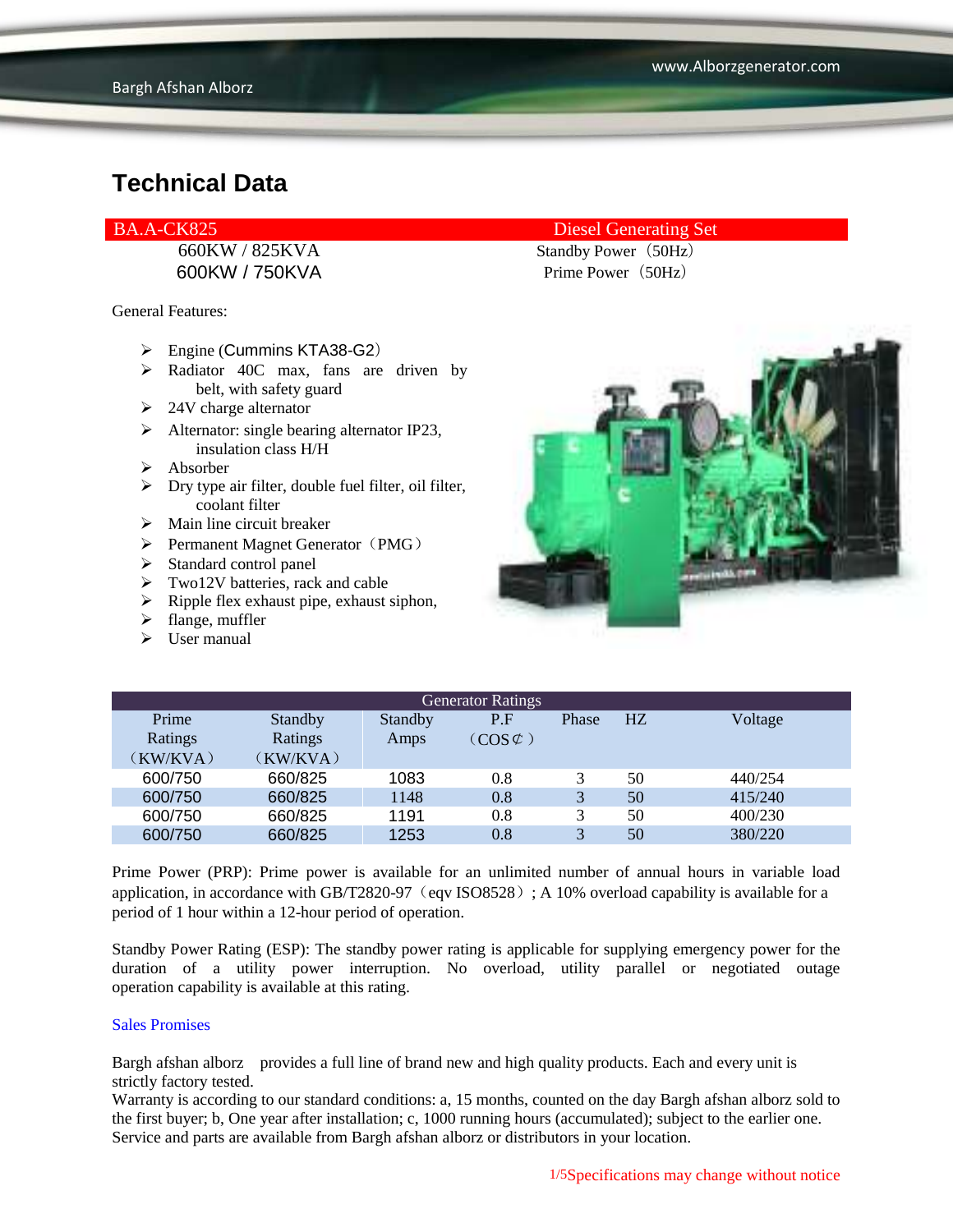| <b>BA.A-CK825</b>                | <b>Diesel Generating Set</b> |  |  |  |
|----------------------------------|------------------------------|--|--|--|
| <b>ENGINE DATA</b>               |                              |  |  |  |
| Manufacturer / Model:            | Cummins KTA38-G2, 4-cycle    |  |  |  |
| Air Intake System:               | Turbo, Air/Water cooling     |  |  |  |
| Fuel System:                     | PT type fuel pump, EFC       |  |  |  |
| <b>Cylinder Arrangement:</b>     | $12$ in V                    |  |  |  |
| Displacement:                    | 37.8L                        |  |  |  |
| Bore and Stroke:                 | $159*159$ (mm)               |  |  |  |
| <b>Compression Ratio:</b>        | 14.5:1                       |  |  |  |
| Rated RPM:                       | 1500rpm                      |  |  |  |
| Max. Standby Power at Rated RPM: | 660KW/897HP                  |  |  |  |
| Governor Type:                   | Electronic                   |  |  |  |
|                                  | <b>Exhaust System</b>        |  |  |  |
| <b>Exhaust Gas Flow:</b>         | 2643L/s                      |  |  |  |
| <b>Exhaust Temperature:</b>      | 552°C                        |  |  |  |
| Max Back Pressure:               | 10kPa                        |  |  |  |
|                                  | Air Intake System            |  |  |  |
| Max Intake Restriction:          | 6.23kPa                      |  |  |  |
| Consumption:                     | 920L/s                       |  |  |  |
| Air Flow:                        | 30425L/s                     |  |  |  |
| <b>Fuel System</b>               |                              |  |  |  |
| 100% (Prime Power) Load:         | 147 L/h                      |  |  |  |
| 75% (Prime Power) Load:          |                              |  |  |  |
| 50% (Prime Power) Load::         |                              |  |  |  |
|                                  | Oil System                   |  |  |  |
| Total Oil Capacity:              | 135L                         |  |  |  |
| Oil Consumption:                 | ≤4g/kwh                      |  |  |  |
| Engine Oil Tank Capacity:        | 114L                         |  |  |  |
| Oil Pressure at Rated RPM:       | 310-448kPa                   |  |  |  |
|                                  | <b>Cooling System</b>        |  |  |  |
| <b>Total Coolant Capacity:</b>   | 252L                         |  |  |  |
| Thermostat:                      | 82-93°C                      |  |  |  |
| Max Water Temperature:           | $104$ °C                     |  |  |  |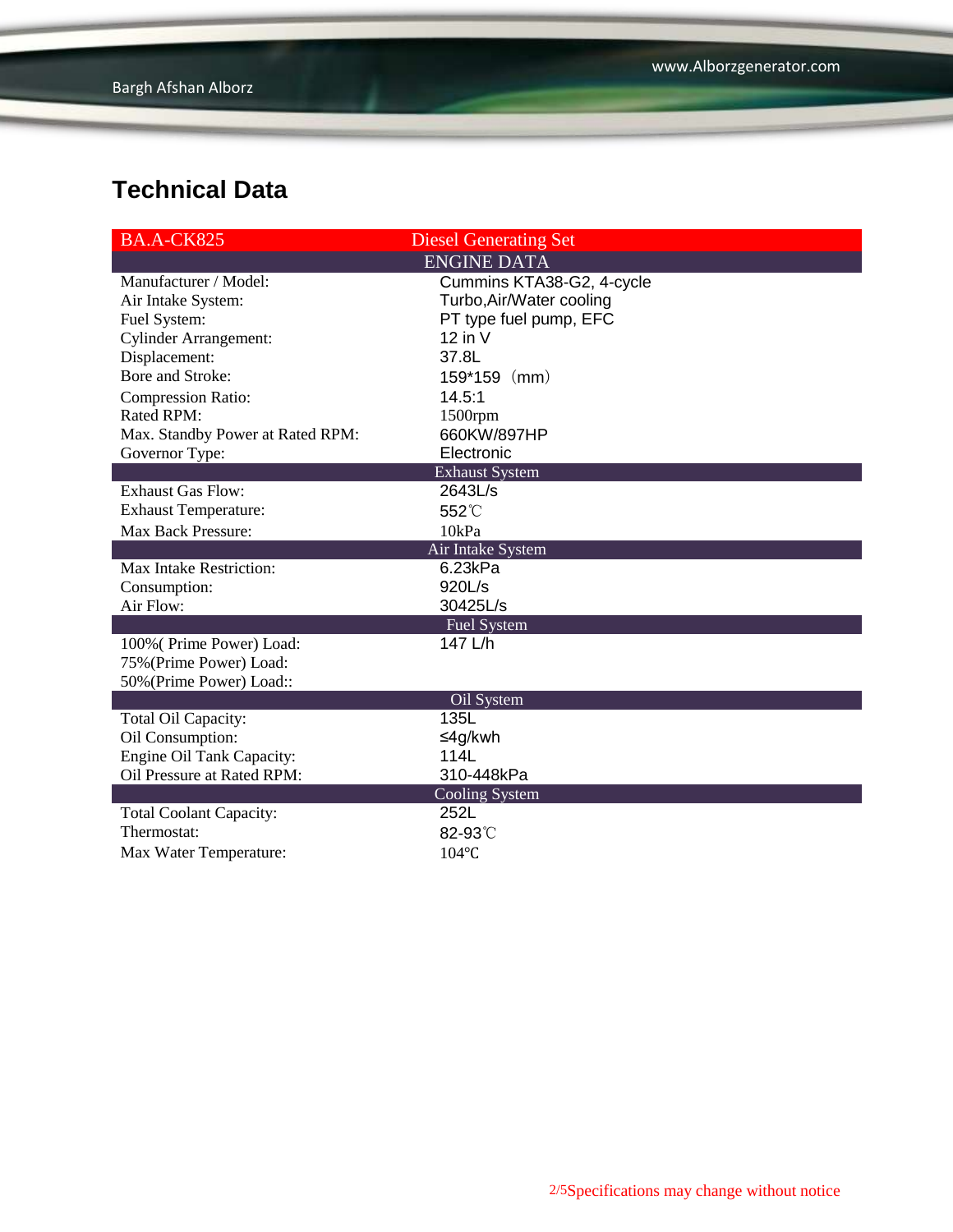| <b>BA.A-CK825</b>                             | <b>Diesel Generating Set</b>                                                               |  |  |  |  |
|-----------------------------------------------|--------------------------------------------------------------------------------------------|--|--|--|--|
| <b>ALTERNATOR SPECIFICATION</b>               |                                                                                            |  |  |  |  |
|                                               | <b>GENERAL DATA</b>                                                                        |  |  |  |  |
|                                               | Compliance with GB755, BS5000, VDE0530, NEMAMG1-22, IED34-1, CSA22.2 and AS1359 standards. |  |  |  |  |
| <b>Alternator Data</b>                        |                                                                                            |  |  |  |  |
| Number of Phase:                              | 3                                                                                          |  |  |  |  |
| Connecting Type:                              | 3 Phase and 4 Wires, "Y" type connecting                                                   |  |  |  |  |
| Number of Bearing:                            | 1                                                                                          |  |  |  |  |
| <b>Power Factor:</b>                          | 0.8                                                                                        |  |  |  |  |
| Protection Grade:                             | IP23                                                                                       |  |  |  |  |
| Altitude:                                     | $\leq 1000m$                                                                               |  |  |  |  |
| <b>Exciter Type:</b>                          | Brushless, self-exciting                                                                   |  |  |  |  |
| Insulation Class, Temperature Rise:           | H/H                                                                                        |  |  |  |  |
| Telephone Influence Factor (TIF):             | $50$                                                                                       |  |  |  |  |
| THF:                                          | $<$ 2%                                                                                     |  |  |  |  |
| <b>Voltage Regulation, Steady State:</b>      | $\leq \pm 1\%$                                                                             |  |  |  |  |
| <b>Alternator Capacity:</b>                   | 825KVA                                                                                     |  |  |  |  |
| <b>Alternator Efficiencies:</b>               | 93.3%                                                                                      |  |  |  |  |
| Air Cooling Flow:                             | 2.18m <sub>3</sub> /s                                                                      |  |  |  |  |
| <b>GENERATING SET DATA</b>                    |                                                                                            |  |  |  |  |
| <b>Voltage Regulation:</b>                    | $\geq \pm 5\%$                                                                             |  |  |  |  |
| Voltage Regulation, Stead State:              | $\leq \pm 1\%$                                                                             |  |  |  |  |
| Sudden Voltage Warp (100% Sudden Reduce):     | $\leq +25\%$                                                                               |  |  |  |  |
| Sudden Voltage Warp (Sudden Increase):        | $\leq$ -20%                                                                                |  |  |  |  |
| Voltage Stable Time (100% Sudden Reduce):     | $\leq 6S$                                                                                  |  |  |  |  |
| Voltage Stable Time (Sudden Increase)         | $\leq 6S$                                                                                  |  |  |  |  |
| Frequency Regulation, Stead State:            | $\leq 5\%$                                                                                 |  |  |  |  |
| Frequency Waving:                             | ≤ $0.5%$                                                                                   |  |  |  |  |
| Sudden Frequency Warp (100% Sudden Reduce):   | $\leq +12\%$                                                                               |  |  |  |  |
| Sudden Frequency Warp (Sudden Increase):      | $\leq$ -10%                                                                                |  |  |  |  |
| Frequency Recovery Time (100% Sudden Reduce): | $\leq$ 5S                                                                                  |  |  |  |  |
| Frequency Recovery Time (Sudden Increase):    | $\leq$ 5S                                                                                  |  |  |  |  |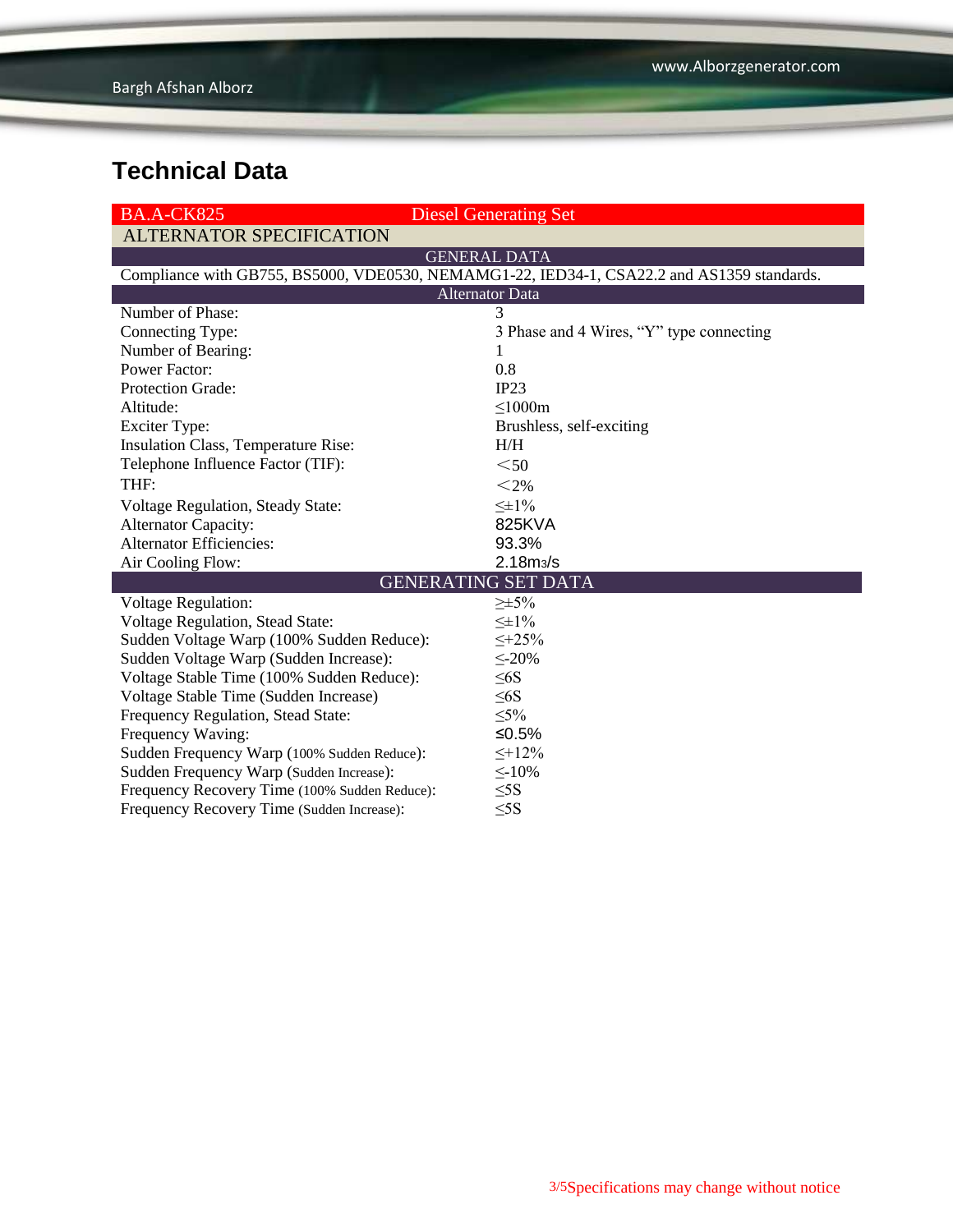| <b>BA.A-CK825</b>                                                      | <b>Diesel Generating Set</b>                                           |                                                                                         |
|------------------------------------------------------------------------|------------------------------------------------------------------------|-----------------------------------------------------------------------------------------|
| Options                                                                |                                                                        |                                                                                         |
| Engine                                                                 | Fuel System                                                            | <b>Control System</b>                                                                   |
| Heater 2KW & 4KW                                                       | Daily Fuel Tank                                                        | <b>Auto Control Panel</b>                                                               |
| Battery Charger 3.5A & 7A                                              | <b>Base Fuel Tank</b>                                                  | Remote Control Panel                                                                    |
|                                                                        | <b>Water Separator</b>                                                 | Auto Transfer Switch (ATS)                                                              |
|                                                                        | <b>Fuel Level Sensor</b>                                               | <b>Paralleling System</b>                                                               |
| Anti Condensation Heater<br>Drop CT (For Paralleling)                  | Rainproof Type<br>Soundproof Type<br>Container Type                    | <b>Engine Parts Drawing List</b><br><b>Spare Parts</b>                                  |
| Dimension & Weight                                                     |                                                                        |                                                                                         |
| <b>Standard Configuration</b><br>(Open Type)                           | With Base Fuel Tank                                                    | Soundproof Type                                                                         |
| Overall Size: 4500 (mm)<br>$*2060$ (mm) $*2430$ (mm)<br>Weight: 6850kg | Overall Size: 4550 (mm) *2060<br>$(mm)$ *2450 $(mm)$<br>Weight: 6900kg | Overall Size: 20'ft container<br>6058 (mm) *2438 (mm) *2591 (<br>mm)<br>Weight: 11500kg |